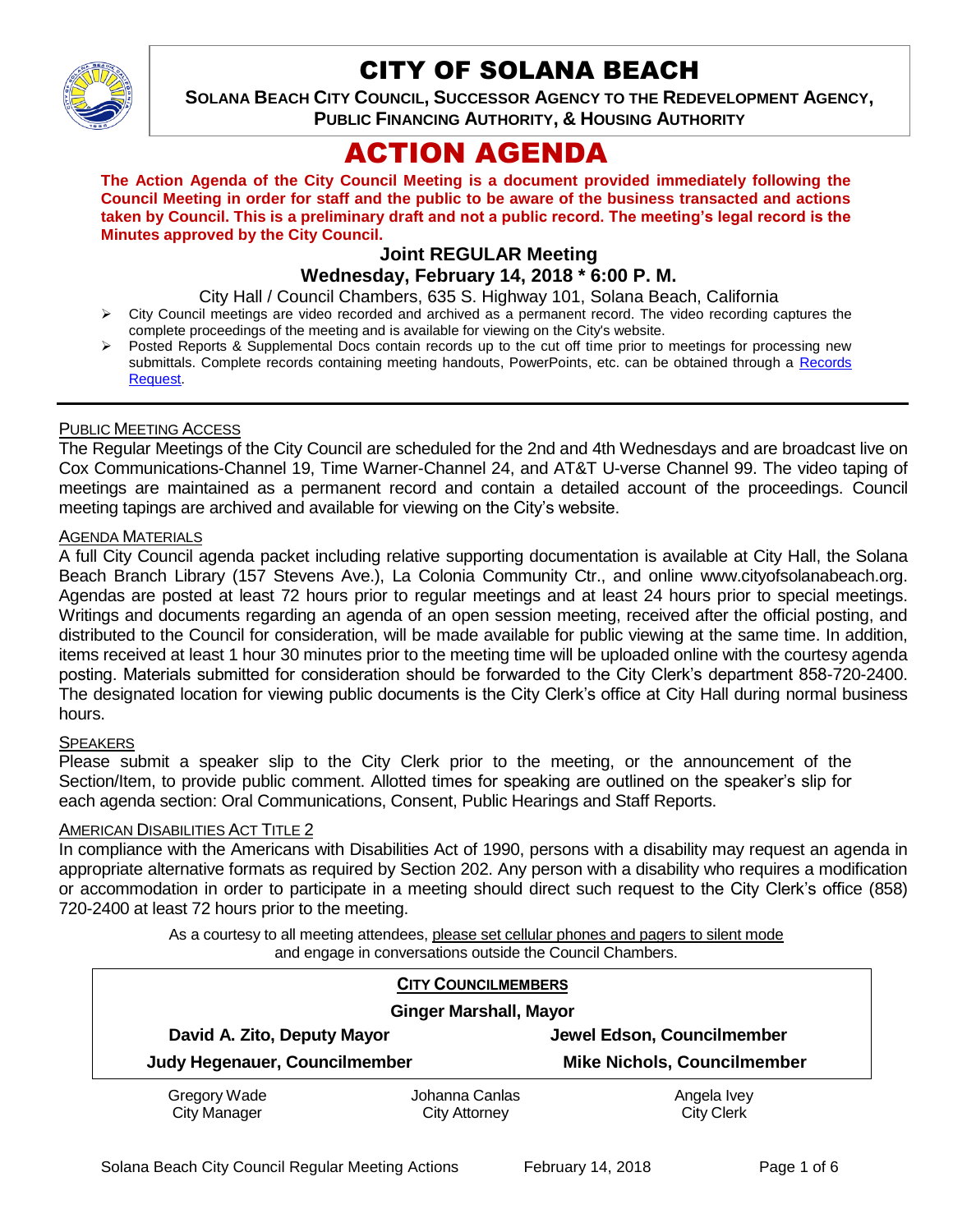## SPEAKERS:

Please submit your speaker slip to the City Clerk prior to the meeting or the announcement of the Item. Allotted times for speaking are outlined on the speaker's slip for Oral Communications, Consent, Public Hearings and Staff Reports.

#### READING OF ORDINANCES AND RESOLUTIONS:

Pursuant to Solana Beach Municipal Code Section 2.04.460, at the time of introduction or adoption of an ordinance or adoption of a resolution, the same shall not be read in full unless after the reading of the title, further reading is requested by a member of the Council. If any Councilmember so requests, the ordinance or resolution shall be read in full. In the absence of such a request, this section shall constitute a waiver by the council of such reading.

# **CALL TO ORDER AND ROLL CALL:**

**CLOSED SESSION REPORT:** (when applicable)

# **FLAG SALUTE:**

## **APPROVAL OF AGENDA: COUNCIL ACTION: Approved 4/0/1 (Absent: Marshall)**

**PRESENTATIONS:** Ceremonial items that do not contain in-depth discussion and no action/direction.

1. Solana Beach Civic and Historical Society

# **ORAL COMMUNICATIONS: None**

This portion of the agenda provides an opportunity for members of the public to address the City Council on items relating to City business and not appearing on today's agenda by submitting a speaker slip (located on the back table) to the City Clerk. Comments relating to items on this evening's agenda are taken at the time the items are heard. Pursuant to the Brown Act, no action shall be taken by the City Council on public comment items. Council may refer items to the City Manager for placement on a future agenda. The maximum time allotted for each presentation is THREE MINUTES (SBMC 2.04.190). Please be aware of the timer light on the Council Dais.

# **COUNCIL COMMUNITY ANNOUNCEMENTS / COMMENTARY:**

*An opportunity for City Council to make brief announcements or report on their activities. These items are not agendized for official City business with no action or substantive discussion.* 

# **A. CONSENT CALENDAR:** (Action Items) (A.1. - A.4.)

Items listed on the Consent Calendar are to be acted in a single action of the City Council unless pulled for discussion. Any member of the public may address the City Council on an item of concern by submitting to the City Clerk a speaker slip (located on the back table) before the Consent Calendar is addressed. Those items removed from the Consent Calendar by a member of the Council will be trailed to the end of the agenda, while Consent Calendar items removed by the public will be discussed immediately after approval of the Consent Calendar.

# **A.1. Minutes of the City Council.**

Recommendation: That the City Council

1. Approve the Minutes of the City Council Meetings held December 13, 2017. See Approved Minutes [http://www.ci.solana-beach.ca.us/index.asp?SEC=F0F1200D-21C6-4A88-8AE1-0BC07C1A81A7&Type=B\\_BASIC](http://www.ci.solana-beach.ca.us/index.asp?SEC=F0F1200D-21C6-4A88-8AE1-0BC07C1A81A7&Type=B_BASIC) **COUNCIL ACTION: Approved 4/0/1 (Absent: Marshall)**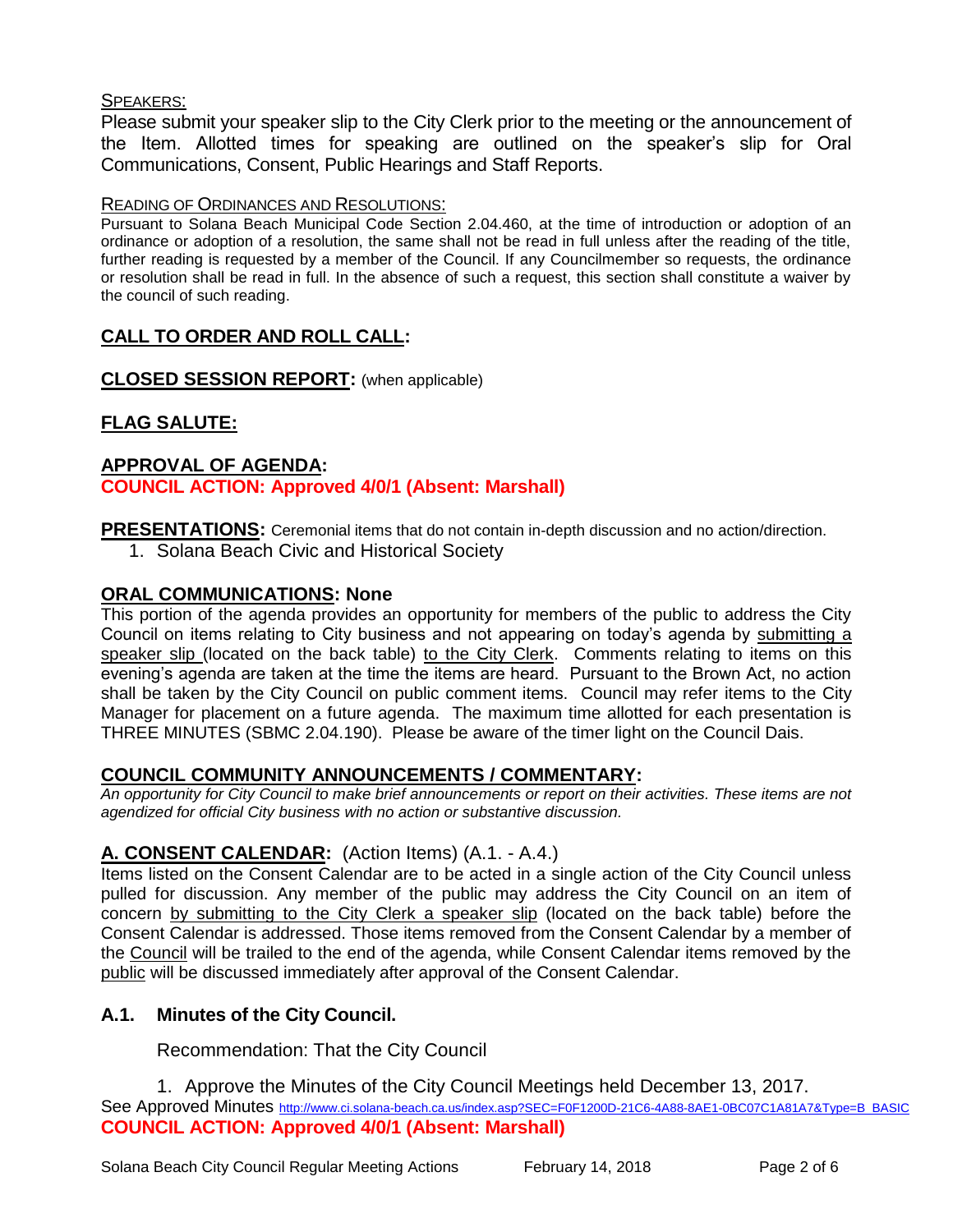# **A.2. Register Of Demands.** (File 0300-30)

Recommendation: That the City Council

1. Ratify the list of demands for January 6, 2018 through January 26, 2018.

[Item A.2. Report \(click here\)](https://solanabeach.govoffice3.com/vertical/Sites/%7B840804C2-F869-4904-9AE3-720581350CE7%7D/uploads/Item_A.2._Report_(click_here)_-_02-14-18.PDF)

*Posted Reports & Supplemental Docs contain records up to the cut off time, prior to the start of the meeting, for processing new submittals. The final official record containing handouts, PowerPoints, etc. can be obtained through a Records Request to the City Clerk's Office.* **COUNCIL ACTION: Approved 4/0/1 (Absent: Marshall)**

## **A.3. General Fund Adopted Budget for Fiscal Year 2017-2018 Changes.** (File 0330-30)

Recommendation: That the City Council

1. Receive the report listing changes made to the Fiscal Year 2017-2018 General Fund Adopted Budget.

## [Item A.3. Report \(click here\)](https://solanabeach.govoffice3.com/vertical/Sites/%7B840804C2-F869-4904-9AE3-720581350CE7%7D/uploads/Item_A.3._Report_(click_here)_-_02-14-18.PDF)

*Posted Reports & Supplemental Docs contain records up to the cut off time, prior to the start of the meeting, for processing new submittals. The final official record containing handouts, PowerPoints, etc. can be obtained through a Records Request to the City Clerk's Office.* **COUNCIL ACTION: Approved 4/0/1 (Absent: Marshall)**

#### **A.4. Streetlight Preventative Maintenance and Repair Services.** (File 0820-35)

Recommendation: That the City Council

#### 1. Adopt **Resolution 2018-011:**

- a. Authorizing the City Manager to execute Amendment No. 2 to the Professional Services Agreement with Siemens Industry, Inc. for streetlight preventative maintenance and repair services for FY 2017/18 to increase the compensation by \$37,095 for a contract total amount not to exceed \$69,429.
- b. Authorizing an appropriation of \$33,745 from the Streetlight District Reserves for partial funding of the amendment to the Agreement with Siemens Industry, Inc.
- c. Authorizing the City Treasurer to amend the FY 2017/18 Adopted Budget accordingly.

#### [Item A.4. Report \(click here\)](https://solanabeach.govoffice3.com/vertical/Sites/%7B840804C2-F869-4904-9AE3-720581350CE7%7D/uploads/Item_A.4._Report_(click_here)_-_02-14-18.PDF)

*Posted Reports & Supplemental Docs contain records up to the cut off time, prior to the start of the meeting, for processing new submittals. The final official record containing handouts, PowerPoints, etc. can be obtained through a Records Request to the City Clerk's Office.* **COUNCIL ACTION: Approved 4/0/1 (Absent: Marshall)**

#### **B. PUBLIC HEARINGS:** (B.1. – B.3.)

This portion of the agenda provides citizens an opportunity to express their views on a specific issue as required by law after proper noticing by submitting a speaker slip (located on the back table) to the City Clerk. After considering all of the evidence, including written materials and oral testimony, the City Council must make a decision supported by findings and the findings must be supported by substantial evidence in the record. An applicant or designees for a private development/business project, for which the public hearing is being held, is allotted a total of fifteen minutes to speak, as per SBMC 2.04.210. A portion of the fifteen minutes may be saved to respond to those who speak in opposition. All other speakers have three minutes each. Please be aware of the timer light on the Council Dais.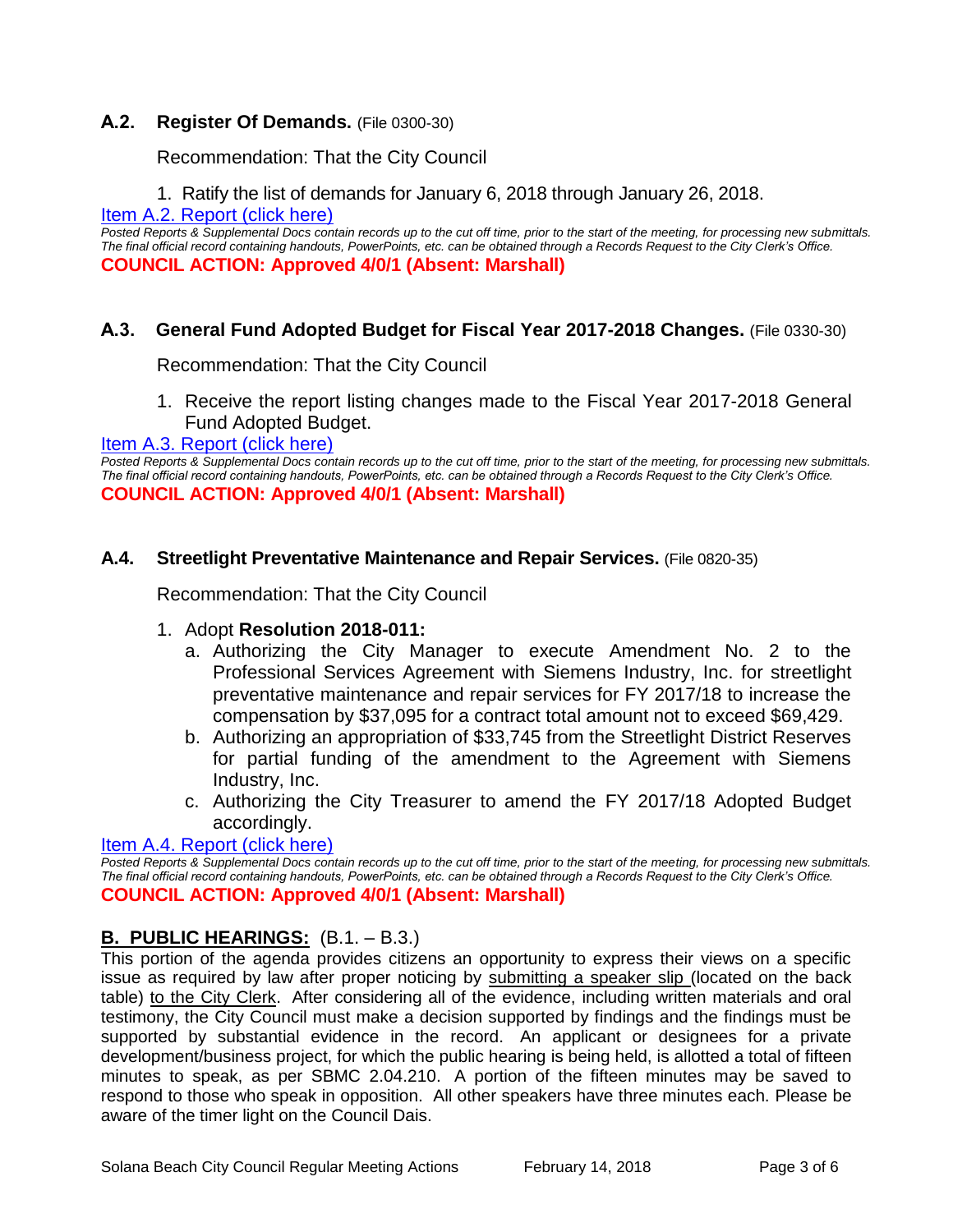#### **B.1. Public Hearing: 201 Lomas Santa Fe, Applicant: AT&T Mobility, Case 17-17-15.** (File 0610-60)

Recommendation: The proposed project meets the minimum zoning requirements under the SBMC, may be found to be consistent with the General Plan and may be found, as conditioned, to meet the discretionary findings required as discussed in this report to approve a DRP. Therefore, Staff recommends that the City Council:

- 1. Conduct the Public Hearing: Open the Public Hearing, Report Council Disclosures, Receive Public Testimony, and Close the Public Hearing.
- 2. Find the project exempt from the California Environmental Quality Act pursuant to Section 15301 of the State CEQA Guidelines; and
- 3. Adopt **Resolution 2017-167** conditionally approving a CUP/DRP/SDP for a new WCF and associated equipment located on the roof of an existing commercial office building at 201 Lomas Santa Fe, Solana Beach.

#### [Item B.1. Report \(click here\)](https://solanabeach.govoffice3.com/vertical/Sites/%7B840804C2-F869-4904-9AE3-720581350CE7%7D/uploads/Item_B.1._Report_(click_here)_-_02-14-18.PDF)

#### B.1. [Updated Report #1 \(02-13-18\)](https://solanabeach.govoffice3.com/vertical/Sites/%7B840804C2-F869-4904-9AE3-720581350CE7%7D/uploads/B.1._Supplemental_Documents_-_02-13-18.pdf)

*Posted Reports & Supplemental Docs contain records up to the cut off time, prior to the start of the meeting, for processing new submittals. The final official record containing handouts, PowerPoints, etc. can be obtained through a Records Request to the City Clerk's Office.* **COUNCIL ACTION: Approved 4/0/1 to close the public hearing (Absent: Marshall) COUNCIL ACTION: Approved 4/0/1 (Absent: Marshall)** with conditions on tree, fence, and encroachment removal maintenance agreement.

**B.2. Public Hearing: 439 S. Cedros, Applicant: 439 Cedros, LLC, Case 17-17-29.** (File 0600-40)

Recommendation: The proposed project meets the minimum zoning requirements under the SBMC, may be found to be consistent with the General Plan and may be found, as conditioned, to meet the discretionary findings required as discussed in this report to approve a DRP. Therefore, Staff recommends that the City Council:

- 1. Conduct the Public Hearing: Open the Public Hearing, Report Council Disclosures, Receive Public Testimony, and Close the Public Hearing.
- 2. Find the project exempt from the California Environmental Quality Act pursuant to Section 15303 of the State CEQA Guidelines; and
- 3. If the City Council makes the requisite findings and approves the project, adopt **Resolution 2018-014** conditionally approving a DRP to convert 1,291 square feet of an existing commercial building to a café, construct a new 540 square foot outdoor seating area and a new parking lot to provide 16 new parking spaces at 439 S. Cedros Avenue.

[Item B.2. Report \(click here\)](https://solanabeach.govoffice3.com/vertical/Sites/%7B840804C2-F869-4904-9AE3-720581350CE7%7D/uploads/Item_B.2._Report_(click_here)_-_02-14-18.pdf)

[B.2. Supplemental Documents \(02-14-18](https://solanabeach.govoffice3.com/vertical/Sites/%7B840804C2-F869-4904-9AE3-720581350CE7%7D/uploads/B.2._Supplemental_Documents_(02-14-18_updated_730am).pdf) updated 730am)

*Posted Reports & Supplemental Docs contain records up to the cut off time, prior to the start of the meeting, for processing new submittals. The final official record containing handouts, PowerPoints, etc. can be obtained through a Records Request to the City Clerk's Office.* **COUNCIL ACTION: Approved 4/0/1 (Absent: Marshall)** to continue the hearing to a date certain of March 14, 2018.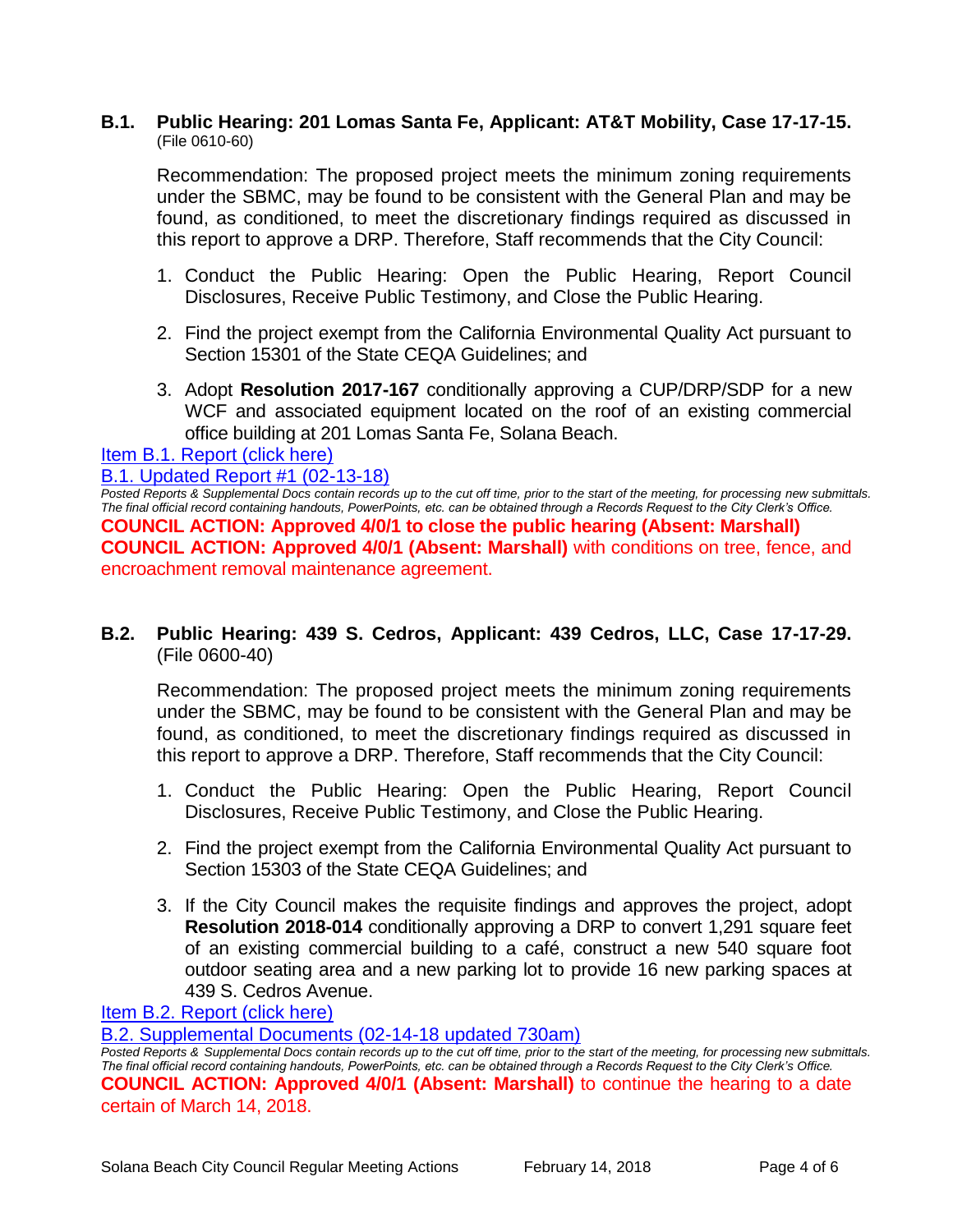## **B.3. Public Hearing: 601 W. Circle, Applicants: Harris, Case 17-17-13.** (File 0600-40)

Recommendation: The proposed project meets the minimum objective requirements under the LUP, SBMC, is consistent with the General Plan and may be found, as conditioned, to meet the discretionary findings required as discussed in this report to approve a DRP. Therefore, Staff recommends that the City Council:

- 1. Conduct the Public Hearing: Open the Public Hearing, Report Council Disclosures, Receive Public Testimony, and Close the Public Hearing.
- 2. Find the project exempt from the California Environmental Quality Act pursuant to Section 15303 of the State CEQA Guidelines; and
- 3. If the City Council makes the requisite findings and approves the project, adopt **Resolution 2018-013** conditionally approving to convert the existing garage to living area, add a covered patio and remodel the interior of an existing single-story residence on property at 601 W. Circle Drive.

[Item B.3. Report \(click here\)](https://solanabeach.govoffice3.com/vertical/Sites/%7B840804C2-F869-4904-9AE3-720581350CE7%7D/uploads/Item_B.3._Report_(click_here)_-_02-14-18.PDF)

[B.3. Updated Report #1 \(02-14-18\)](https://solanabeach.govoffice3.com/vertical/Sites/%7B840804C2-F869-4904-9AE3-720581350CE7%7D/uploads/B.3._Updated_Report_1_-_02-14-18.pdf)

[B.3. Supplemental Documents \(02-14-18 updated 145pm\)](https://solanabeach.govoffice3.com/vertical/Sites/%7B840804C2-F869-4904-9AE3-720581350CE7%7D/uploads/B.3._Supplemental_Documents_(02-14-18_updated_146pm).pdf)

*Posted Reports & Supplemental Docs contain records up to the cut off time, prior to the start of the meeting, for processing new submittals. The final official record containing handouts, PowerPoints, etc. can be obtained through a Records Request to the City Clerk's Office.*

**COUNCIL ACTION: Approved 4/0/1 (Absent: Marshall)** to approve with conditions of the vegetation meeting the fence regulation. Motion carried.

# **C. STAFF REPORTS**: (C.1.)

*Submit speaker slips to the City Clerk.*

#### **C.1. Mid-Year Budget Adjustments for Fiscal Year 2017-2018.** (File 0330-30)

Recommendation: That the City Council

1. Adopt **Resolution 2018-015** revising appropriations in the Fiscal Year 2017/18 Budget.

[Item C.1. Report \(click here\)](https://solanabeach.govoffice3.com/vertical/Sites/%7B840804C2-F869-4904-9AE3-720581350CE7%7D/uploads/Item_C.1._Report_(click_here)_-_02-14-18.PDF)

[C.1. Updated Report #1 \(02-14-18\)](https://solanabeach.govoffice3.com/vertical/Sites/%7B840804C2-F869-4904-9AE3-720581350CE7%7D/uploads/C.1._Updated_Report_1_-_02-14-18.pdf)

**Posted Reports & Supplemental Docs contain records up to the cut off time, prior to the start of the meeting, for processing new submittals.** *The final official record containing handouts, PowerPoints, etc. can be obtained through a Records Request to the City Clerk's Office.* **COUNCIL ACTION: Approved 4/0/1 (Absent: Marshall)**

#### **WORK PLAN COMMENTS:**

*Adopted June 14, 2017*

#### **COMPENSATION & REIMBURSEMENT DISCLOSURE:**

GC: Article 2.3. Compensation: 53232.3. (a) Reimbursable expenses shall include, but not be limited to, meals, lodging, and travel. 53232.3 (d) Members of a legislative body shall provide brief reports on meetings attended at the expense of the local agency at the next regular meeting of the legislative body.